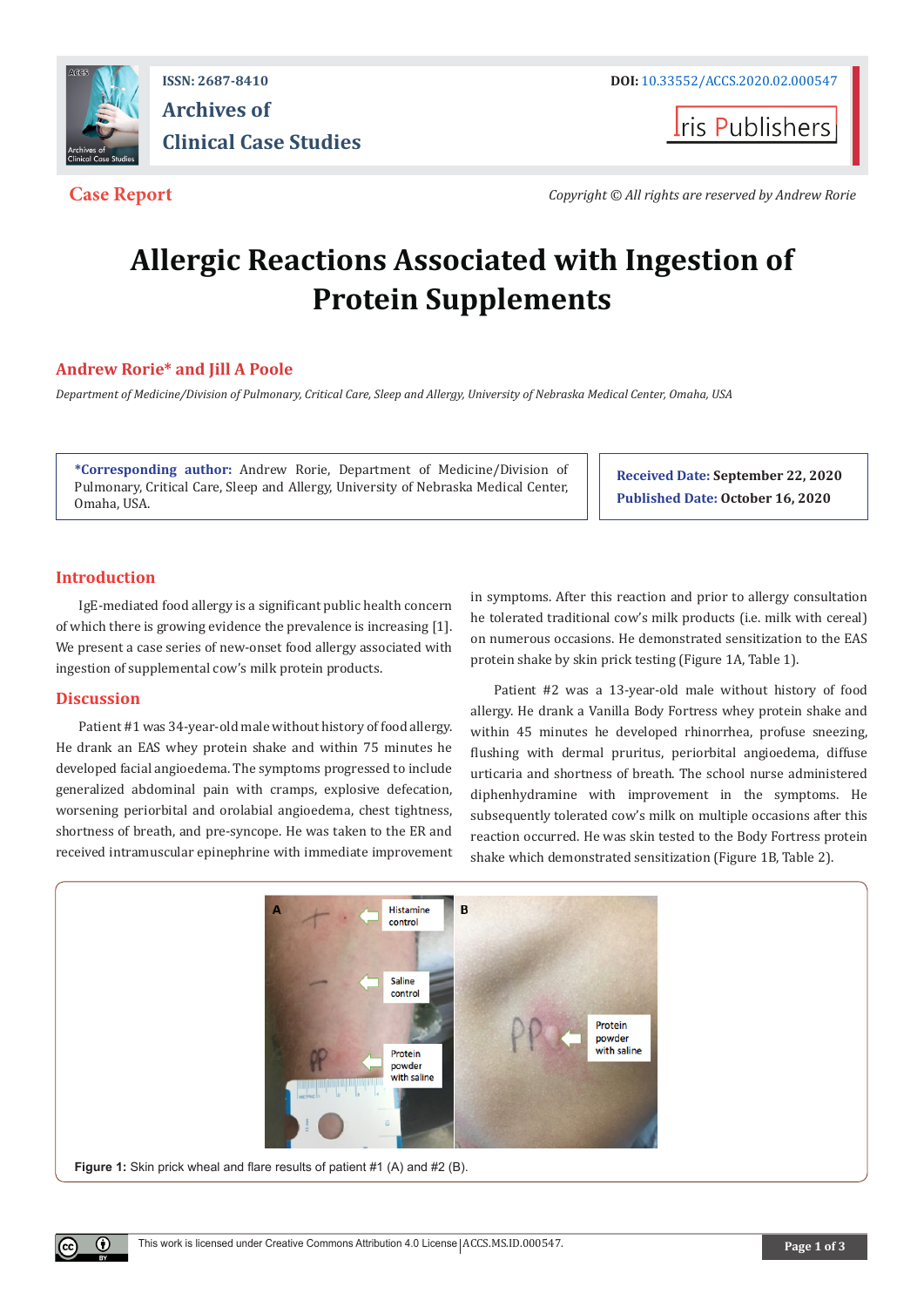**Table 1:** Skin prick test and ImmunoCAP results of subjects with IgE-mediated allergy symptoms immediately after ingestion of whey protein products.

| Patient No. | Skin Prick Test, wheal/flare (mm)     |                            |                                 | ImmunoCap,         |
|-------------|---------------------------------------|----------------------------|---------------------------------|--------------------|
|             | <b>Suspect food</b>                   | Positive, Histamine 1mg/ml | <b>Negative, Saline vehicle</b> | kU/L               |
|             | Protein shake: 7/25                   | $10-Apr$                   | 0/0                             | Cow's milk: $1.16$ |
|             | Protein shake: 12/30                  | $30$ -Jul                  | 0/0                             |                    |
|             | Protein bar: 4/9<br>Cow's milk: $0/0$ | 09-Apr                     | 0/0                             | Cow's milk- $3.93$ |

**Table 2:** Ingredient list of each whey protein product associated with allergic reaction.

| Whey protein product                   | Ingredient list                                                                                                                                                                                                                                                    |  |  |
|----------------------------------------|--------------------------------------------------------------------------------------------------------------------------------------------------------------------------------------------------------------------------------------------------------------------|--|--|
| Quest Bar                              | Milk protein isolate, whey protein isolate, corn fiber, almonds, water, cocoa butter, raspberries, natural flavors, erythritol,<br>sodium caseinate, sea salt, sunflower, lecithin, steviol clycosides, sucralose                                                  |  |  |
| <b>EAS Whey Protein Powder</b>         | Whey protein concentrate, soy lecithin, corn maltodextrin, cocoa powder, natural flavor, artificial flavor, salt, carrageenan,<br>xanthum gum, acesulfame potassium, sucralose                                                                                     |  |  |
| <b>Body Fortress Protein</b><br>Powder | Whey protein concentrate, whey protein isolate, glycine, creatine monohydrate, taurine, threonine, L-glutamine, leucine,<br>valine, isoleucine, maltodextrin, natural flavors, artificial flavors, soy lecithin, cellulose gum, acesulfame potassium,<br>sucralose |  |  |

Patient #3 was a 22-year-old female with a history of food allergy to chicken, egg and avocado. While eating a whey protein Quest Bar she immediately experienced the sensation of throat swelling and difficulty swallowing. She then became flushed with generalized dermal pruritus and lower lip numbness. She went to the ER and was treated with diphenhydramine and systemic corticosteroids with resolution of symptoms. She has strictly avoided cow's milk products since this event. Skin test showed sensitization to the Quest Bar (Table 1). She has since ate and tolerated the other ingredients contained within the Quest Bar. She was also skin prick tested to almond which was negative.

To our knowledge this is the first case series of subjects experiencing immediate hypersensitivity reactions to supplemental protein products. There is a single report of a 24-year-old male developing cow's milk allergy after frequent use of whey protein supplements. This case subject experienced typical IgE-mediated food allergy symptoms with both the whey protein supplement and traditional cow's milk [2]. Two of our three subjects did not have any difficulty with traditional cow's milk ingestion before or after the supplemental protein product reaction. One subject has completely avoided all cow's milk products since the reaction. Although we did not challenge these patients to the specific product, the strong clinical history in conjunction with positive skin prick testing likely implicates these protein supplements. The testing was done by "prick-prick" method after the protein supplement was made into solution with saline. Each protein supplement was also skin prick tested in duplicate on control subjects. All control subject testing was negative.

The major cow's milk allergens are casein and the whey proteins,  $\alpha$ -lactalbumin and  $\beta$ -lactoglobulin. Whereas cow's milk is a common food allergen in the pediatric population, it is considerably less common in adults [1]. None of the three subjects had a history of childhood cow's milk allergy. In a review

by Lieberman and colleagues, [3] which investigated causes of food allergy anaphylaxis in 133 predominately adult patients (mean age of 37 years), only one (0.75%) was confirmed cow's milk allergy by oral graded challenge. The most common foods to cause anaphylaxis were shellfish (N=45, 33.8%) and peanuts (N=25, 18.7%) [3]. Although cow's milk allergy is rare in adults, data suggest that allergic reactions to cow's milk are typically quite severe. In a study by Lam and colleagues, [4] 20 of 30 subjects with cow's milk allergy were classified as having severe reactions with 8 experiencing documented anaphylactic shock. By double-blind placebo-controlled food challenges, the dose of milk protein (0.3 to 300 mg) necessary to elicit subjective symptoms differed when compared to doses required to elicit objective evidence of reaction (300 to 9,000 mg or 10 to 300 mL of cow's milk) [4]. In comparison, the concentration of whey protein in various protein supplements can be up to 30 to 60 grams as determined from information obtained from package product labeling. Thus, we suggest that it is possible that the high concentration of these proteins is likely responsible for eliciting new onset symptoms in previously, noncow's milk allergic but likely sensitized individuals.

The immunologic mechanisms underlying these reactions remains unclear. It might be warranted to conduct a full composition analysis of these supplements as it is possible that they may be contaminated by another antigen other than cow's milk protein. It is noted that many of these protein products also contain soy lecithin. Typically, soy lecithin does not contain sufficient soy residues to provoke a reaction, but it is not known whether these concentrated supplements are also high in soy residues. None of the three subjects had a prior history of soy allergy and all have regularly ingested soy since their respective reactions without any symptoms. The clinician should also be aware that protein supplements do not generally provide instructions for a recommended serving size, and therefore, the amount of protein powder consumed is at the discretion of the